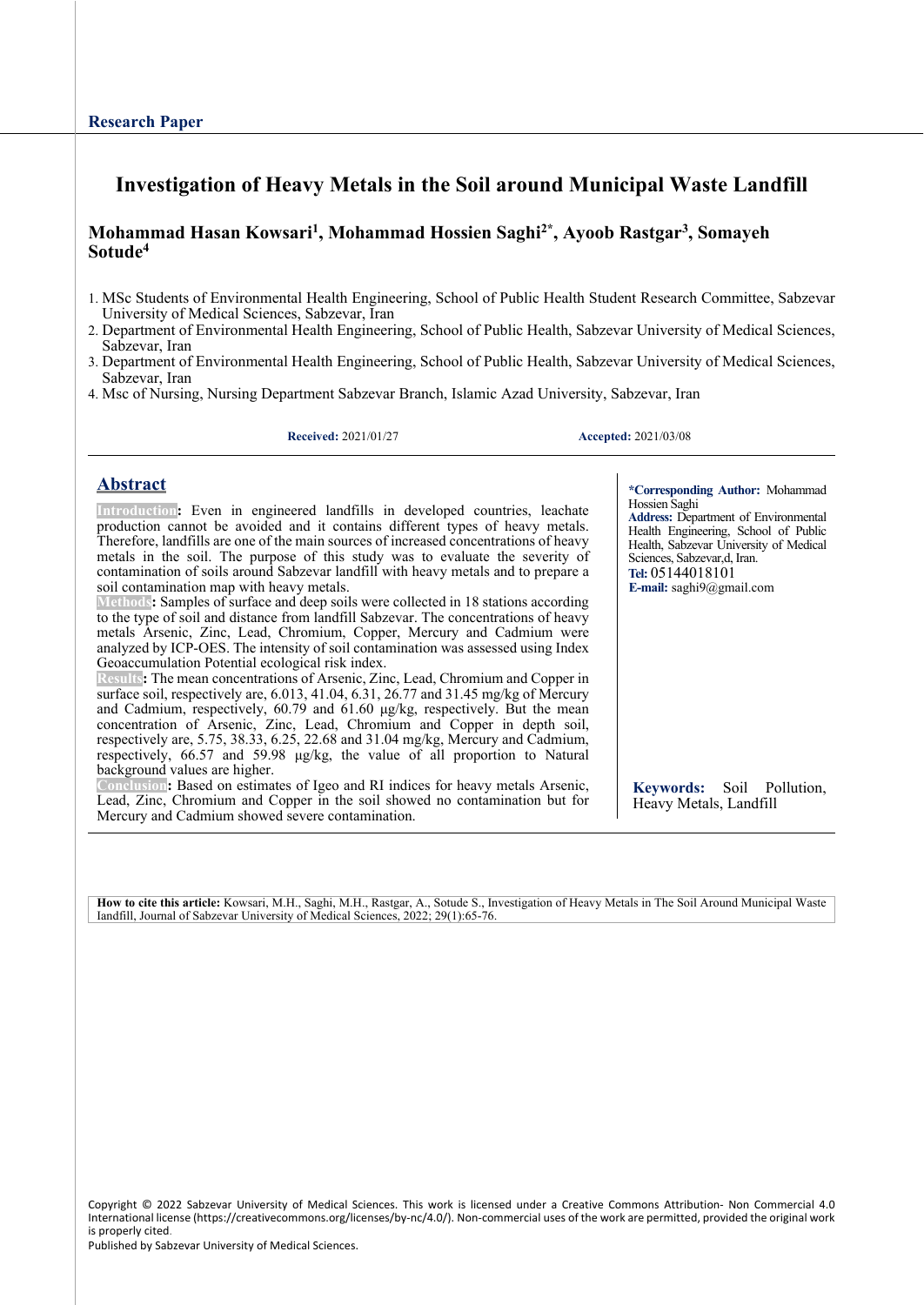#### **Introduction**

Population growth and lifestyle changes in most countries have led to a rapid increase in solid waste. Therefore, municipal solid waste management is one of the health and environmental problems in developing countries such as Iran, which use landfills to dispose of solid waste because it is cheaper, simpler, more economical, and has barriers to other methods of waste management. The technology is lower. But uncontrolled and improper landfilling of solid waste causes soil pollution and destruction that can cause damage to the environment and human health.

Because the production of leachate in engineered landfills cannot be prevented and leachate has different types of heavy metals and their concentration varies according to the type and sources of waste buried in the landfill. Therefore, landfills are one of the main sources of increasing the concentration of heavy metals in the soil.

Since soil pollution is not tangible, it is more difficult to control soil pollution than air and water pollution and heavy metals are not biodegradable and have very high stability, they are toxic, which can gradually accumulate in the tissues of animals and plants through the food chain and have destructive effects on human and animal health. Also in many cities of Iran such as Sabzevar, open sites are the oldest and most common method of solid waste disposal and do not have a leachate collection and treatment system. This study aimed to measure the concentrations of heavy metals As, Hg, Pb, Cd, Cr, Cu, and Fe as reference metals in soils at two different depths of 10 and 30 cm from the soil surface.

#### **Methodology**

According to the Sabzevar Waste Management Organization, in 1398, this city with a population of more than 245 thousand people, produces an average of 165 tons of waste per day, which is collected by the Sabzevar Waste Management Organization and since 1387 in a place called Nakhbar in He is buried about 25 km from Sabzevar city. The landfill site is about 2000 hectares and hospital and municipal waste are dumped in trenches 110 to 150 meters long and 30 to 37 meters wide with soil.

Because of the geological structure and slope direction in the study area and the possibility of spreading toxic pollutants, sampling points were determined randomly at distances of 10, 100 meters from the burial site in 18 sampling stations (A to R). The location of the sampling points was recorded using the Geographic Information System (GPS). To avoid surface traces, as well as organic matter, sampling was performed at two depths of 10 and 30 cm. These samples were then mixed and a composite sample was got. Geological characteristics and background materials of the samples were taken as the natural background of the area, which was the same as the soil samples around the landfill. Soil samples from the sampling stage, after drying for 48 hours in the open air of the laboratory, were passed through mesh sieve No. 10 and placed in an oven at 110 °C for 24 hours.

The total concentration of heavy metals arsenic, mercury, zinc, lead, cadmium, chromium, copper, and iron as reference metal using microwave digestion with nitric acid (ISO 11465: 1993 (E) - Soil quality) with ICP-OES Agilent (Model 5100) was determined.

In this study, for quantitative evaluation of pollution intensity and environmental effects of heavy metals arsenic, mercury, lead, zinc, copper, cadmium, and chromium in soils around Sabzevar landfill using Index of geoaccumulation (Igeo) and Ecological risk potential (Er) was assessed.

**Index of geoaccumulation (Igeo):** The land accumulation index (Igeo) introduced by Muller and can determine soil contamination with heavy metals and is got according to the following equation:

Equation 1:

$$
I_{geo} = Log_2^{\left(\frac{C_n}{1.5B_n}\right)}
$$

In the above relation, Igeo is the accumulation index, Cn is the concentration of metal in the sample, and Bn is the concentration of the desired metal (mean shale).

The constant coefficient is 1.5 to minimize the effect of changes in background concentrations, which are usually because of changes in soil lithology. According to Table 1, the levels of pollution are classified into seven levels based on land accumulation index (Igeo).

**Table 1. Values of land accumulation index (Igeo)used in determining soil pollution**

| lgeo         | The degree of environmental hazard of each metal                     |
|--------------|----------------------------------------------------------------------|
| $\mathbf{L}$ | Uncontaminated                                                       |
| $1-0$        | Uncontaminated or moderately contaminated<br>Moderately contaminated |
| $2-1$        |                                                                      |
| $3 - 2$      | Moderately to heavily contaminate                                    |
| $4 - 3$      | Heavily contaminated                                                 |
| $5 - 4$      | heavily extremely contaminated                                       |
|              | Extremely contaminated                                               |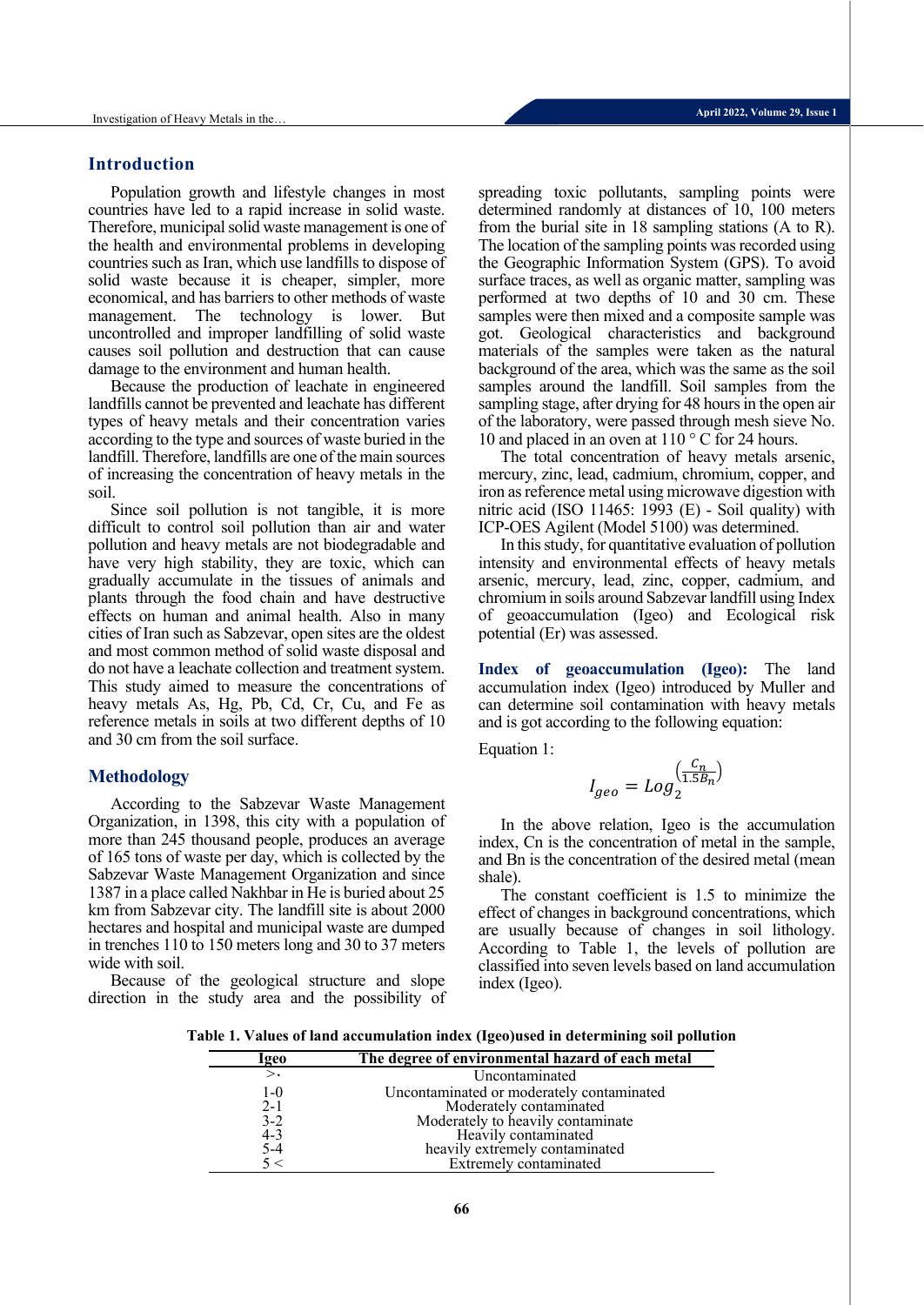Ecological risk potential (Er): The ecological risk potential index has been introduced by Hakanson to assess the potential environmental hazards of metals in soil and can be determined from the following relationship:

Equation 2:

$$
ER = \sum Tr \times \frac{C_s}{C_b}
$$

Cs represents the amount of metal concentration measured in each sample and Cb shows the amount of heavy metals in unpolluted soil, Tr is the toxic reaction agent for heavy metals, Er is the ecological risk potential of each element and Tr is considered for heavy metals: arsenic, mercury, lead, zinc, copper, cadmium, and chromium 10, 40, 5, 1, 5, 30, and 2, respectively. With the help of the Ecological risk potential (Er), soils are divided into five groups in terms of pollution < 40 (Low risk), 40-80 (Moderate risk), 80-160 (Considerable risk), 160-320 (High risk) and  $>$  320 (Very high risk).

Potential ecological risk index (RI):

Equation 3:

$$
RI = \sum Tr \times Er
$$

RI is the ecological risk of all elements. With the help of the Potential ecological risk index (RI), soils are divided into four groups in terms of pollution < 150 (Low potential ecological risk), 150-300 (Moderate potential ecological risk), 300600 (Considerable potential ecological risk), and >600 (High potential ecological risk).

#### **Result**

Compared the amounts of elements in the earth's crust and the global average of heavy metals in soils. Comparison of the amounts of elements in the study area with their values in the earth's crust and the global values of these elements in the soil showed that the average concentration of heavy metals arsenic, mercury, and cadmium in the soil is higher than the global average.

Comparing the average total concentration of all metals in the whole study area with threshold values, it was observed that the average concentration of all heavy metals except arsenic in Sabzevar MWL was less than the threshold values. The average of all concentrations of heavy metals mentioned was higher than the natural background values of each heavy metal in Sabzevar soil, which indicates the role of soil contamination by human activity of nonengineered landfills.According to the results of heavy metal concentrations, increased sampling depth decreased the concentration of heavy metals except for mercury.

Figure 1 shows the concentrations of heavy metals The concentrations of heavy metals mercury, cadmium, arsenic, lead, copper, zinc, and chromium at two depths of 10 and 30 cm at two distances of 10 and 100 meters from the landfill.Figure 1 shows the concentrations of heavy metals The concentrations of heavy metals mercury, cadmium, arsenic, lead, copper, zinc, and chromium at two depths of 10 and 30 cm at two distances of 10 and 100 meters from the landfill.



**Figure1. Relation of heavy metal concentrations of heavy metal concentrations of mercury, cadmium, arsenic, lead, copper, zinc and chromium with different depths and distances from landfill**

According to the results of the present study, while the mean values of land accumulation index for heavy metals Arsenic, Lead, Zinc, Chromium, and Copper in the soil of the study area showed no pollution, but the average values of Igeo for the two heavy metals Mercury and Cadmium showed pollution Estimated very high and shows the effect of the number of human activities (landfill) on changes in the concentration of elements. This result is consistent with increasing the concentration of elements relative to the control samples.

The mean values of the ecological potential risk index for mercury and cadmium were very high, but for the heavy metals arsenic, lead, zinc, chromium,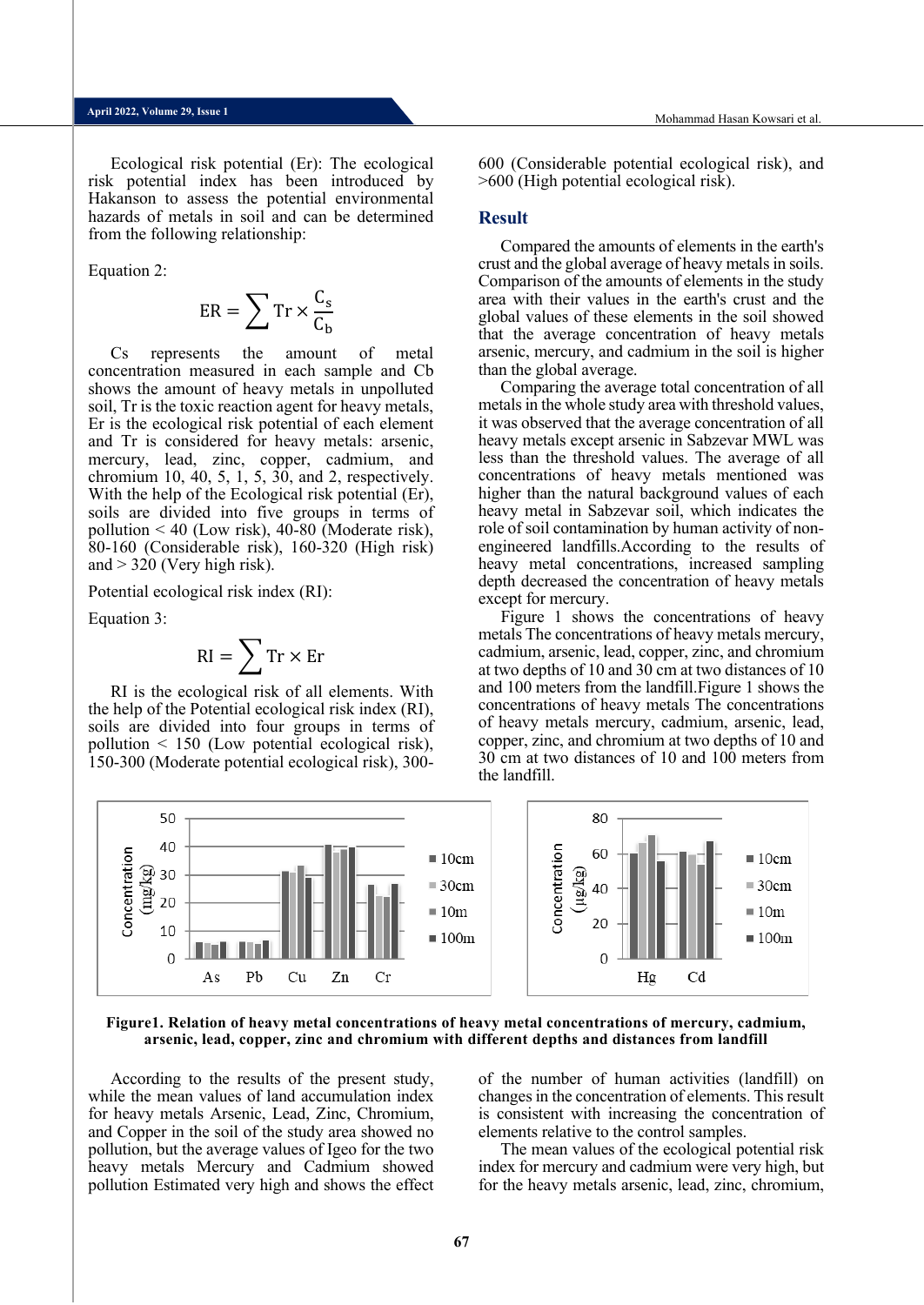and copper in the soil of the study area showed no pollution. Despite the low average ecological risk potential index for heavy metals arsenic, lead, zinc, chromium, and copper, estimating the average total ecological risk index for all seven of the above elements showed a very high risk due to the hospital waste dumping in trenches. Close to stations E, F, G, and H, they found that they contained wastes contaminated with heavy metals mercury and cadmium.

#### **Conclusion**

In recent years, environmental pollution by heavy metals has increased and the concentrations of heavy metals in the soil are widely studied because they are potentially harmful to ecosystems and human health. The presence of high concentrations of heavy metals in the soil is because of both natural and human factors. Soil contamination with heavy metals because of human activities, including landfills, is increasing. And considering that the disposal of waste materials and waste is one problem of city managers, especially in the coming years, and the effect that waste can have on the pollution of groundwater has doubled the importance of this issue.

The results of regional soil analysis and soil pollution standards used in this study showed that the average concentration of heavy metals arsenic, mercury, cadmium, and copper in soil samples is higher than the global average. Examination of the distribution map of the total ecological risk index of the soils around the Sabzevar landfill revealed that the highest severity of contamination in the soils around the Sabzevar landfill was related to sampling stations close to the landfill of hospital waste. According to the findings of this study, it can be concluded that in the soil of Sabzevar landfill, there is heavy metal contamination caused by municipal waste.

Therefore, the soils of the study area need to be treated under soil quality strategies. Regular monitoring of toxic metal richness is also essential to control landfill emissions in the region. According to the findings of this study, it can be concluded that there is heavy metal contamination caused by municipal waste in the soil of the Sabzevar landfill. This study can be of great importance in cities with inappropriate practices in solid waste management to be aware of soil contamination with heavy metals. Because one of the important tools to assess the possible presence of pollutants from improper waste disposal and also to help waste management and prevent environmental pollution is to be aware of the concentration of heavy metals in the soils around the landfill.

Due to time and financial constraints in this study, researchers in other studies evaluate and investigate the contamination of heavy metals in water, plants, animals, and humans because of landfills. Also, study the human health risks of heavy metals with other available indicators that can complement the indicators used in this study and identify other aspects of heavy metal contamination. Also, the biological study of landfill effects because besides chemical effects can help to understand the effects of the landfill.

#### **Acknowledgment**

To Research Office of Sabzevar University of Medical Sciences for itsfinancial support (Grant # 98059). The researchers thank all the individuals who participated in this study and made this research possible.

### **Conflict of Interest**

The authors declare that there are no conflict of interest regarding the publication of this manuscript.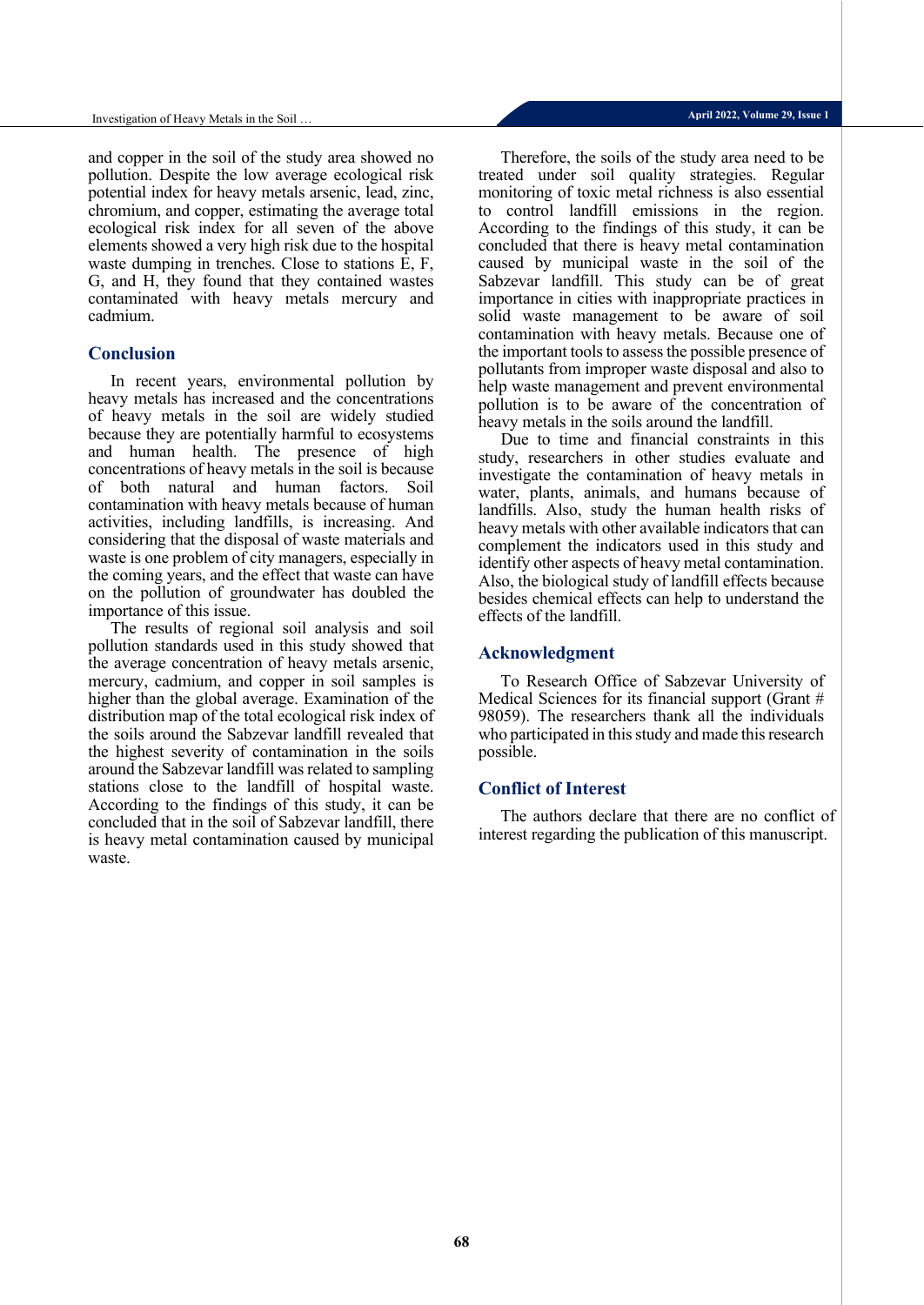\* **نویسندة مسئول: محمدحسین** 

**نشـانی:** خراسـان رضـوي، سـبزوار، بلوار شـهداي گمنام، پردیس دانشـگاه علوم پزشــکی ســبزوار، بلوار معاونت آموزشی، دانشکده بهداشت **تلفن**: 05144018101 saghi9@gmail.com **:رایانامه**

0000**-**0003**-**18028**-**7546 **شناسه ORCID نویسنده اول:** 0000-0002-9468-767x

آلودگی خاک، فلزات سنگین،

**ساقی**

**شناسه ORCID:**

# ارزيابي خطر و شدت آلودگي خاک ناشي از آلودگي فلزات سنگين در خاکهاي اطراف محل **دفن زباله ها ي شهر ي**

**4 ، سمیه ستوده <sup>3</sup> ، ایوب رستگار ،1 محمدحسین ساقی2\* محمدحسن کوثري**

.1 دانشـجوي کارشـناسـیارشـد مهندسـی بهداشـت محیط، دانشـکده بهداشـت کمیته تحقیقات دانشـجویی، دانشـگاه علوم پزشـکی سـبزوار، سبزوار، ایران

.2 استادیار، گروه مهندسی بهداشت محیط، دانشکده بهداشت، دانشگاه علوم پزشکی سبزوار، سبزوار، ایران .3 استادیار، گروه مهندسی بهداشت محیط، دانشکده بهداشت، دانشگاه علوم پزشکی سبزوار، سبزوار، ایران

.4 کارشناسیارشد پرستاري، گروه پرستاري، دانشکده پرستاري، دانشگاه آزاد اسلامی، سبزوار، ایران

**تاریخ دریافت: /11/08 1399 تاریخ پذیرش: 1399/12/18**

**چکیده**

**زمینه و هدف:** در محلهاي دفن مهندسیشده نیز نمیتوان از تولید شیرابه جلوگیري کرد که حاوي انواع مختلفی از فلزات سنگین است؛ بنابراین محل دفن زباله، یکی از منابع اصلی افزایش غلظت فلزات سنگین در خاك است. هدف از انجام این مطالعه، بررسی شدت آلودگی خاكهاي اطراف محل دفن زباله سبزوار به فلزات سنگین و تهیه نقشه آلودگی خاك به فلزات سنگین بود.

**مواد و روش ها:** نمونههاي خاك هاي سطحی و عمقی در 18 ایستگاه با توجه به نوع خاك و فاصله از محل دفن شهر سبزوار جمع آوري شد. غلظت فلزات سنگین آرسنیک، روي، سرب، کروم، مس، جیوه و کادمیوم به وسیله دستگاه OES-ICP آنالیز گردید. شدت آلودگی خاك با استفاده از شاخصهاي زمین انباشتگی (Igeo (و مجموع ریسک اکولوژیکی (RI) ارزیابی شد.

**یافتهها:** میانگین غلظت آرسنیک، روي، سرب، کروم و مس در خاك سطحی بهترتیب /01 ،6 /04 ،41 /31 ،6 26/77 و /45 31 برحسب kg/mg و جیوه و کادمیوم به ترتیب /79 60 و /60 61 بر حسب kg/µg بود. اما میانگین غلظت آرسنیک، روی، سرب، کروم و مس در خاک در عمقی بهترتیب ۵/۷۵، ۳۸/۳۳، ۲۲/۶۸ ، ۲۲/۰۴ بر حسب kg/mg و جیوه و کادمیوم به ترتیب 66/57 و /98 59 برحسب kg/µg بود که مقدار همگی نسبت به مقادیر پس زمینه طبیعی بیشتر است.

**نتیجهگیري:** براساس برآورد شاخص ها ي Igeo و RI براي فلزات سنگین آرسنیک، سرب، روي، کروم و مس در خاك نبود آلودگی ولی براي جیوه و کادمیوم آلودگی شدید را نشان داد.

### **.1 مقدمه**

**کلیدواژهها:**

محل دفن

افزایش جمعیت و تغییر در سبک زندگی، دو عامل م شترك در بیشتر کشورها است که سبب افزایش سریع زباله هاي جامد شده است ( 1) . درنتیجه مدیریت پسماندهاي جامد شهري یکی از مشکلات بهداشتی و زیست محیطی در

کشورهاي درحال توسعه مثل ایران است. در شهرهاي ایران، براي دفع زباله هاي جامد از دفن زباله استفاده می شود؛ زیرا نسبت به سایر روش هاي مدیریت پسماند، ارزان تر، ساده تر، اقتصادي تر و داراي موانع تکنولوژي پایین تري است ( ,2 3) . دفن کنترل نشده و نادرست پسماندهاي جامد از عمده منابع

Copyright © 2022 Sabzevar University of Medical Sciences. This work is licensed under a Creative Commons Attribution- Non Commercial 4.0 International license (https://creativecommons.org/licenses/by-nc/4.0/). Non-commercial uses of the work are permitted, provided the original work is properly cited.

Published by Sabzevar University of Medical Sciences.

مجلۀ علمی ـ پژوهشی دانشگاه علوم پزشکی سبزوار، دورة ،29 شمارة ،1 فروردین و اردیبهشت ،1401 ص 65-76 [journal@medsab.ac.ir](mailto:journal@medsab.ac.ir) :رایانامه [http://jsums.medsab.ac.ir](http://jsums.medsab.ac.ir/) :سایت آدرس **شاپاي چاپی: 1606-7487**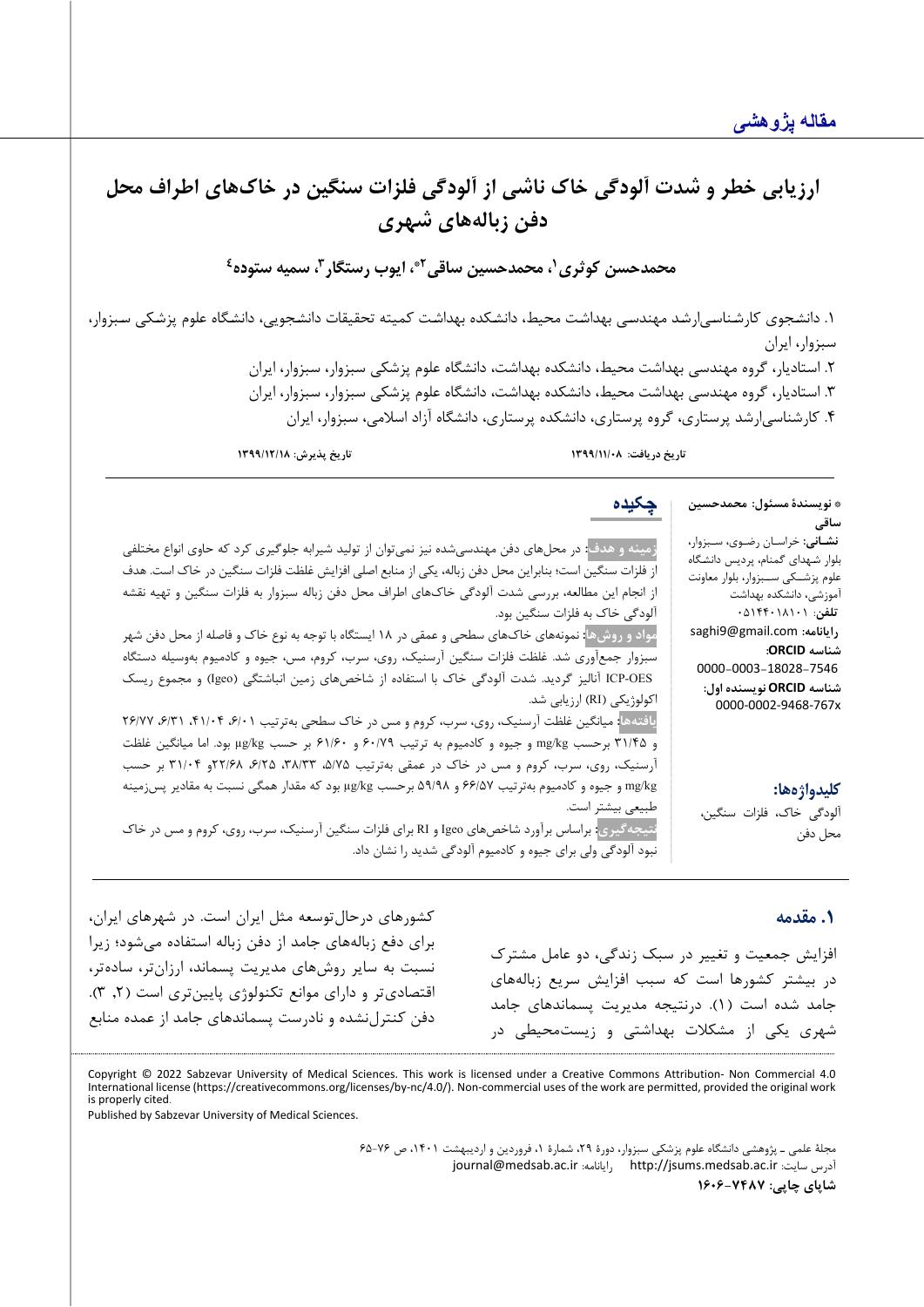### **دانشگاه علوم پزشکی سبزوار، فروردین و اردیبهشت ،1401 دورة ،29 شمارة 1**

آلودگی و تخریب خاک هستند که میتواند به محیطزیست و سلامتی انسان آسیب برساند (,4 5). در گذشته، آلودگی خاك به اندازه آلودگی هوا و آب از اهمیت خاصی برخوردار نبوده است؛ زیرا آلودگی خاك ملموس نیست و کنترل آلودگی خاك از آلودگی هوا و آب دشوارتر است؛ هرچند که میزان خطر آلودگی خاك کمتر از دیگر آلودگیها نیست و آلودگی آن کیفیت محیط زیست را کاهش میدهد. امروزه حفاظت از خاك یک موضوع مهم جهانی تلقی می شود (,4 6).

از تولید شیرابه حتی در محل هاي دفن مهندسی شده کشورهاي توسعه یافته نمی توان جلوگیري کرد و شیرابه حاوي انواع مختلفی از فلزات سنگین است؛ بنابراین محل دفن زباله یکی از منابع اصلی افزایش غلظت فلزات سنگین در خاك است. غلظت فلزات سنگین با توجه به نوع و منابع زباله هاي جامد دفن شده در محل دفن زباله متفاوت است ( ,3 4) . تأثیرات سوء فلزات سنگین در خاك زمانی آشکار می شود که غلظت آن ها از میزان معینی افزایش یابد که این افزایش بستگی به نوع فلز، نوع خاك، فعالیت هاي مختلف انسانی و زمان تجمع فلز دارد ( ,4 7) . فلزات سنگین شامل کادمیوم (Cd)، جیوه (Hg)، سرب (Pb)، کروم (Cr)، آرسنیک ( As (، روي ( Zn (و مس ( Cu (توانایی تجمع در محیط هاي مختلف را دارند ( ,8 9) . با توجه به نبود قابلیت تجزیه بیولوژیکی، پایداري بسیار بالا، سمیت و توانایی تجمع تدریجی در بافت بدن جانوران و گیاهان از طریق زنجیره غذایی، تأثیرات مخربی بر سلامتی انسان و جانوران دارند (۲, ,10 11) . البته فلزات سنگین از اجزاي طبیعی خاك هستند و غلظت بالاي آنها در خاك می تواند منشأ زمین شناسی (مـواد مـادري و فراینـدهاي مختلـف تشکیل خاك) داشته یا حاصل فعالیت هاي انسانی مانند صنایع آهن و فولاد، معدن کاري، حمل ونقل جاده اي، دفع فاضلاب هاي صنعتی، استفاده از مواد و کودهاي شیمیایی و سموم در کشاورزي و دفن غیربهداشتی زبالهها باشد (۴, ۸, ۱۲, ۱۳).

از آنجایی که پایگاههای روباز، قدیمی ترین و رایج ترین روش دفع زباله هاي جامد در بسیاري از شهرها ایران مثل سبزوار هستند ( ,1 10) و سیستم جمع آوري و تصفیه شیرابه ندارند. این پژوهش، با هدف اندازه گیري غلظت فلزات سنگین آرسنیک، جیوه، سرب، کادمیوم، کروم، مس و عنصر آهن به عنوان فلز مرجع در خاك ها در دو عمق مختلف 10 و 30 سانتی متر از سطح خاك انجام شد و در نهایت پهنه بندي و

نقشه کلی شدت آلودگی خاك هاي اطراف محل مورد مطالعه به فلزات سنگین ترسیم شد.

# **.2 مواد و روشها**

بنا برگزارش سازمان مدیریت پسماند سبزوار، در سال ،1398 این شهر با جمعیتی بیش از 245 هزار نفر، به طور میانگین روزانه 165 تن پسماند تولید می کند که سازمان مدیریت پسماند سبزوار جمع - آوري می کند و از سال 1387 در مکانی به نام نخبر در حدود 25 کیلومتري شهر سبزوار دفن می شود. وسعت پایگاه محل دفن حدود 2000 هکتار است و زباله هاي بیمارستانی و شهري به روش تلنباري در ترانشه هایی با طول 110 تا 150 متر و عرض 30 تا 37 متر با خاك مدفون می شوند. بررسی زمین شناسی منطقه سبزوار نشان می دهد که ناحیه سبزوار دربرگیرنده یکی از بزرگ ترین مجموعه هاي افیولیتی ایران است که بخش بزرگ آن از سنگ هاي پردوتیتی و سرپانتینیت ها تشکیل شده است . خاك هاي سرپانتینیتی، خاستگاه اصلی طبیعی از انباشت فلزات سنگین محسوب میشوند (۱۴, ۱۵).

این مقاله، حاصل طرح مصوب با کد طرح 98059 در دانشگاه علوم پزشکی سبزوار با شناسه اخلاق .باشد می IR.MEDSAB.REC.1398.053.

**نمونه بردار ي و آنالیز :** با توجه به و ساختار زمین شناسی و جهت شیب در منطقه مورد مطالعه و احتمال پراکنش آلاینده هاي سمی، نقاط نمونهبرداری به روش تصادفی در فواصل ۱۰،۱۰۰ متری نسبت به محل دفن در 18 ایستگاه نمونه برداري ( A تا R (تعیین شدند . همانگونه که در شکل 1 موقعیت نقاط نمونه هاي خاك برداشت شده را دیده می شود؛ دو ایستگاه A و B به عنوان ایستگاه هاي شاهد بر خلاف شیب زمین و به دور از آلودگی احتمالی از دفن زباله با توجه به عدم تخلیه زباله تعیین شدند ( 16) . موقعیت مکانی نقاط نمونه برداري با استفاده از دستگاه سیستم موقعیت یاب جهانی ( GPS (ثبت گردید. براي دوري از آثار سطحی، همچنین مواد آلی، نمونه برداري در دو عمق 10 و 30 سانتی متري انجام گرفت . ( 17) سپس این نمونه ها باهم مخلوط و یک نمونه مرکب به دست آمد. ویژگی هاي زمین شناسی و مواد مادري نمونه هایی که به عنوان زمینه طبیعی منطقه برداشت شدند که با نمونه خاك هاي اطراف محل دفن زباله یکسان بود . به منظور تهیه نمونه هاي مرکّب، دایرهای فرضی به مرکزیت هر نقطه مشاهدهای و قطر دو متر در نظر گرفته شد و از پنج نقطه واقع بر روي محیط این دایره، نمونه برداري خاك با بیلچه انجام گردید . نمونه هاي برداشت شده از نقاط پنج گانه باهم ترکیب شده و در نهایت حدود یک کیلوگرم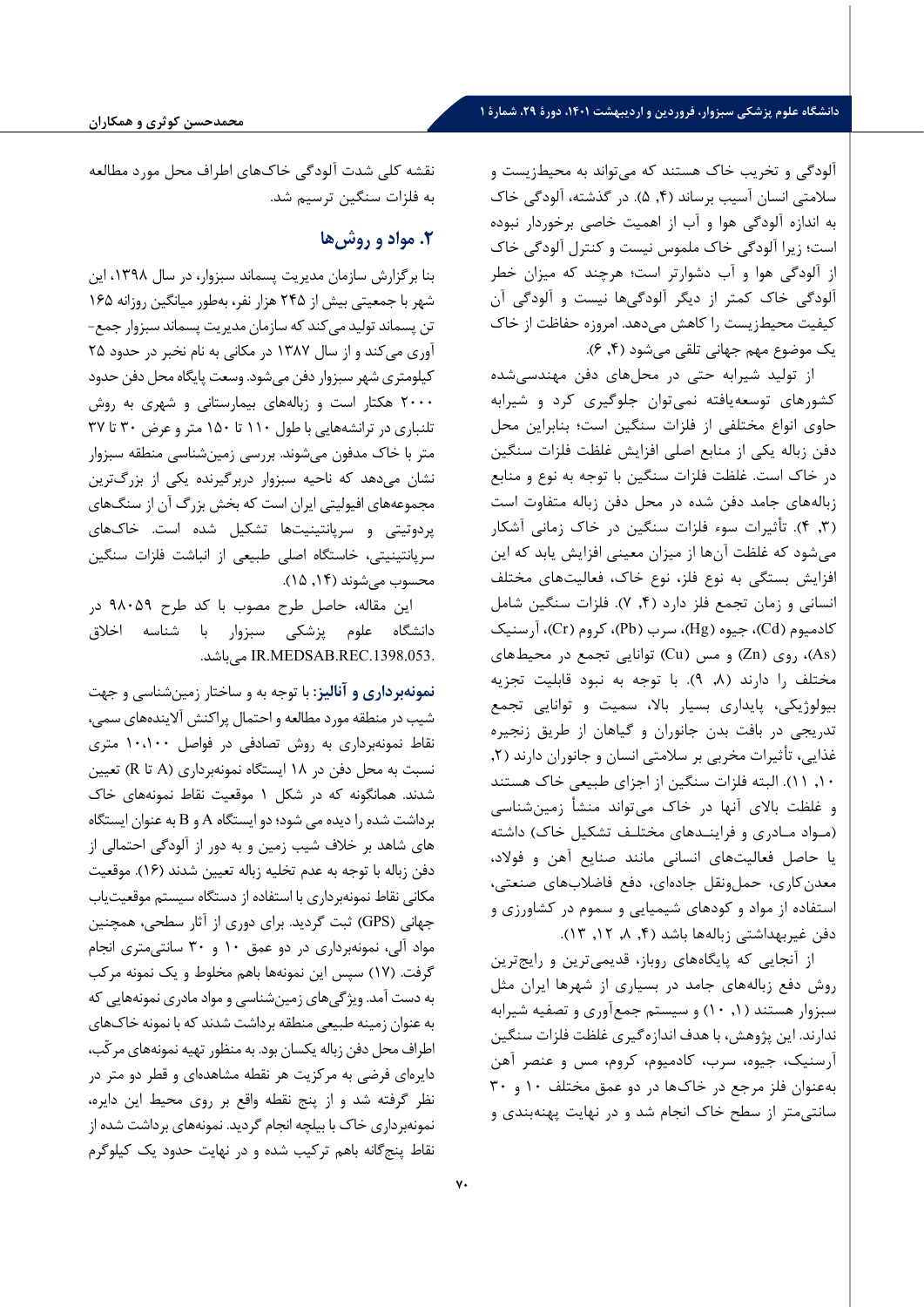#### ارزیابی خطر و شدت آلودگی خاک ناشی از آلودگی ...

# **دانشگاه علوم پزشکی سبزوار، فروردین و اردیبهشت ،1401 دورة ،29 شمارة 1**

خاك از هر نقطه مشاهده اي برداشته و داخل یک پلاستیک تمیز ریخته شد و در پایان 18 نمونه خاك به آزمایشگاه دانشکده بهداشت دانشگاه علوم پزشکی سبزوار منتقل گردید .

نمونه هاى خاك حاصل از مرحله نمونه برداري ، پس از خشک شدن به مدت 48 ساعت در هواى آزاد آزمایشگاه، از الک مش شماره 10 عبور داده شدند و در آون در درجه حرارت C110° به مدت 24 ساعت قرار گرفتند ( 9) . غلظت کل فلزات سنگین آرسنیک، جیوه، روي، سرب، کادمیوم، کروم، مس و فلز آهن به عنوان فل ز مرجع با استفاده از هضم مایکروویو با اسید نیتریک

ICP-OES دستگاه با) ISO 11465: 1993 (E) - Soil quality ) Agilent) (مدل ۱۰، ۵۱۰) تعیین شد(۰٫۳ ۱٫۱۰).

تضمین کیفیت ( assurance Quality (و کنتـرل کیفیـت (Quality Control) توسط اندازهگیري نمونههاي شـاهد و نمونـه-هـاي تکراري (با خطاي کمتر از ۱۰٪) انجــام گرفــت. براي تأييد صحت اندازه گیري، ٪5.5 نمونه ها ( 18=N (به طور تصادفی مورد آزمایش قرار گرفتند . بر این اساس، ثبات ( Consistency (اندازه - گ یري هاي مکرر EC، pH و فلزات سنگین به ترتیب /99 ،89 ۹۰/۷۶ و ۹۰/۸۷ درصد تعیین شد(۱۸).



نمودار ۱. موقعیت نقاط ایستگاههای نمونهبرداری خاک اطراف محل دفن پسماندهای شهری شهر سبزوار

در اين مطـالعـه، براي ارزيـابي كمي شــــدت آلودگي و آثـار زیسـتمحیطی فلزات سـنگین آرسـنیک، جیوه، سـرب، روی، مس، کادميوم و کروم در خاک هاي اطراف محل دفن پسـماند سـبزوار با اسـتفاده از شـاخص های زمین انباشـتگی (Igeo )، پتانسـیل ریسـک اکولوژیک (Er) انجام شـــد؛ بـهطوري کـه پس از انجام تجزیـههاي آزمایشــگاهى، شــاخص هاى آلودگى با اســتفاده از نرمافزار Excel محاسـبه و پهنهبندی پراکنش شـاخص مجموع ريسـک اکولوژيکی (RI) برای کل فلزات ســنگين آرســنيک، جيوه، ســرب، روي، کـادم یوم، کروم و مس در خـاك منطقـه موردمطـالعـه بـه روش کريجينگ معمولي در محيط نرم افزاري ArcGIS انجام گرديد.

**شاخص زم ین انباشتگ ی (Igeo (:** شاخص زمین انباشتگی (Igeo) که مولر معرفی کرده است و می تواند درجه آلودگی خاک به فلزات سنگین را تعیین کند مطابق رابطه ۱ بهدست می آید: (۱۰,  $(7 \cdot 19, 11)$ 

$$
I_{geo} = Log_{2}^{\left(\frac{C_{n}}{1.5B_{n}}\right)}
$$

که در این رابطه، Igeo شــاخص زمین انباشــتگی، Cn غلظت فلز در نمونـه و Bn غلظـت زمینـه فلز موردنظر ( میـانگین شـــیـل ) اسـت. ضـریب ثابت ۱/۵ بهمنظور بهحداقل رسـاندن تأثیر تغییرات احتمالی در غلظتهای پس;مینه اســت که معمولاً این اختلافات به دلیل تغییرات ســنگ شــناســی خاك ها اســت ( ,10 ,11 19) . اســاس این شــاخص، مقایســه غلظت اندازه گیري شــده هر فلز ســـنگین در نمونه با غلظت پس زمینه ژئوشـــیمیایی آن در خاک اسـت. اصـطلاح زمینه ژئوشـیمیایی به فراوانی نرمال یک عنصـر در یـک زمین بـایر یـا خـاك بـدون تـأثیر فعـالیـت هـاي انســـانی گفتـه می شـود ( ,10 11) . با کمک این شاخص، ها خاك را از نظر آلودگی بـه هفـت گروه، 0 > (غیرآلوده)، -1 0 (غیرآلوده تـا کمی آلوده)، -2 1 (کمی آلوده)، -3 2 (کمی آلوده تـا خیلی آلوده)، -4 3 (خیلی آلوده)، ۵-۴ (خیلی آلوده تا شــدیداً آلوده) و ۵ < (شــدیداً آلوده) تقسیم بندي می شوند ( ۰ ,۱۱ , ۱۹ , ۲۰ ).

<span id="page-6-0"></span>**شاخص پتانسیل ریسک اکولوژیک ( Er (و مجموع ریسک اکولوژیک مجموع عناصر ( RI (:** شاخص پتانسیل ریسک اکولوژیکرا هاکنسون ' برای ارزیابی خطرات بالقوه زیستمحیطی

1 Hakanson

**71**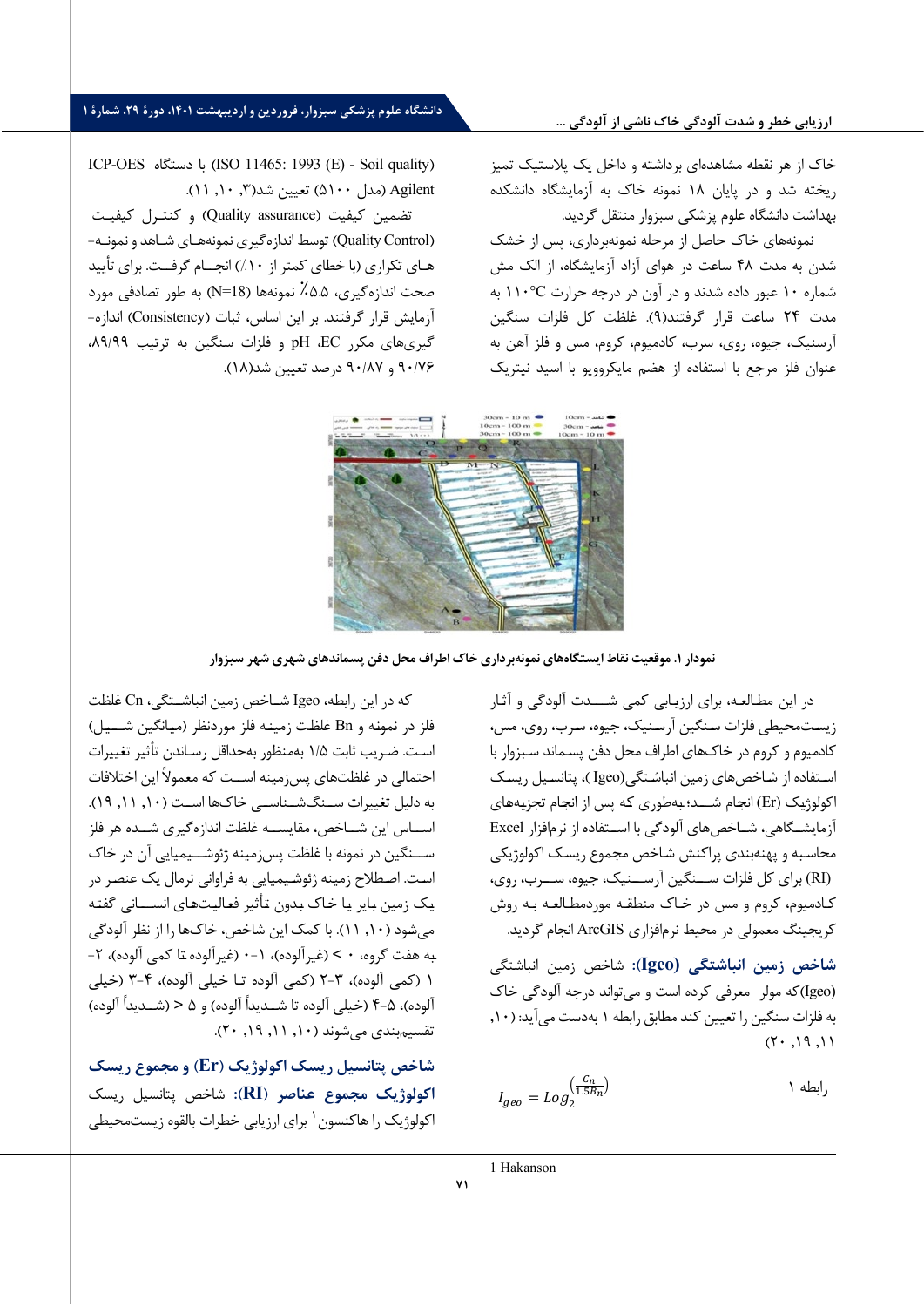## **دانشگاه علوم پزشکی سبزوار، فروردین و اردیبهشت ،1401 دورة ،29 شمارة 1**

فلزات در خاك معرفی شده است و در مطالعات مربوط به خاك بسیار مورد استفاده قرار می گیرد و از رابطه 2 قابل تعیین است:  $(19-71)$ 

$$
RI = \sum Er = \sum Tr \times \frac{C_s}{C_b} \qquad \qquad \Upsilon
$$

که Cs میزان غلظت فلز اندازه گیرى شــده در هر نمونه و Cb نشـان دهنده میزان فلزات سـنگین در خاك غ یرآلوده، Tr نیز عامل

واکنش سـمى براى فلزات سـنگین، Er پتانسـیل ر یسـک اکولوژ یکی هر عنصـر موردبررسـی و RI ر یسک اکولوژ یک مجموع عناصر است. Tr برای فلزات ســـنگین آرســـنیک، جیوه، ســـرب، روی، مس، کادمیوم و کروم بهترتیب ۰۱، ۴۰، ۵، ۱، ۵، ۳۰ و ۲ در نظر گرفته شـده اسـت (١٩-٢١). مطابق با جدول ١ سـطح آلودگي براسـاس شــاخص هاي Er و RI به ترت یب در پنج و چهار ســطح طبقه بند ي می شوند (۲۱) (جدول ۱).

| جموں ن سودیر ساخص سی اتنا و ایک مورد استفادہ در انعیین انودیے کا ت (۱۱) |                           |                                                    |                                         |  |
|-------------------------------------------------------------------------|---------------------------|----------------------------------------------------|-----------------------------------------|--|
| شاخص Er                                                                 | درجه خطر محیطزیستی هر فلز | شاخص RI                                            | درجه خطر بالقوه محيطزيستي براي محيطزيست |  |
| Er < r                                                                  | خطر کم                    | $RI < \delta$ .                                    | خطر کم                                  |  |
| $f - Fr < h$                                                            | خطر متوسط                 | $10 \cdot < RI < r \cdot$                          | خطر متوسط                               |  |
| $\lambda \cdot <$ $\text{Er}$ $\lt$ $\lambda$ $\epsilon$ .              | خطر قابل ملاحظه           | $\mathsf{r}\cdots\mathsf{R}$ I< $\mathsf{r}\cdots$ | خطر قابل ملاحظه                         |  |
| $18.5$ $\text{Er}$ $\text{ST}$ .                                        | خطر زياد                  | $RI > \epsilon$                                    | خطر خیلی زیاد                           |  |
| $Er > r r$ .                                                            | خطر خيلي زياد             |                                                    |                                         |  |

**جدول .1 مقادیر شاخصهاي Er و RI مورداستفاده در تعیین آلودگی خاك (21)** 

### **.3 یافتهها**

**غلظت فلزا ت :** در مطالعه حاضر، میانگین غلظت آرسنیک، آهن، روی، سرب، کروم و مس در خاک سطحی بهترتیب ۶/۰۱، /49 ،20854 /04 ،41 /31 ،6 /77 26 و /45 31 برحسب kg/mg و جیوه و کادمیوم به ترتیب ۶۰/۷۹ و ۶۱/۶۰، برحسب µg/kg است.

در حالی که میانگین غلظت آرسنیک، آهن، روی، سرب، کروم و مس در خاک در عمقی بهترتیب ۵/۷۵، ۸/۹۰،۱۲۸ ،۳۸/۳۳. /25 ،6 /68 22و /04 31 برحسب kg/mg و جیوه و کادمیوم به ترتیب /57 66 و /98 59 برحسب kg/µg است .



**نمودار .2 ارتباط غلظت فلزات سنگین غلظت فلزات سنگین جیوه، کادمیوم، آرسنیک، سرب، مس، روي و کروم با عمق و فاصله هاي مختلف از محل دفن زباله** 

**شاخص زمین انباشتگی (Igeo(:** دسته بند ي براساس مقادیر  $Hg > Cd > As > \frac{1}{2}$ میانگین Igeo هر فلز سنگین به این ترتیب Cr > Pb > Zn > Cu بود. میانگین مقادیر Igeo براي فلزات سنگین جیوه و کادمیوم به ترتیب /03 7 و /29 9 بود که در دسته «شدیداً آلوده» قرار م ی گیرد. در حالی که مقدار شاخص زمین انباشتگی براي فلزات سنگین آرسنیک، سرب، روي، کروم و مس در خاك -۰/۵۰ منطقه موردمطالعه به ترتیب ۰/۴۱ ، ۰/۹۸ ، ۲/۷۸ و ۰۰/۵۰ بودند که نبود آلودگی را نشان داد.

**شاخص پتانسیل ریسک اکولوژیک ( Er (و مجموع ریسک اکولوژیک مجموع عناصر ( RI (:** میزان میانگین شاخص  $Hg > Cd > As > Cu > Pb$  پتانسیل ریسک اکولوژیک به ترتیب است. مقادیر میانگین شاخص پتانسیل ریسک Zn > Cr اکولوژیک برای جیوه و کادمیوم بهترتیب ۸۲۲۷۸/۶۲ و /46 29551 بود که خیلی بالاست اما براي فلزات سنگین آرسنیک، سرب، روي، کروم و مس در خاك منطقه موردمطالعه به ترتیب /19 ،11 /11 ،3 /77 ،0 /48 0 و /97 4 بودند که نبود آلودگی را نشان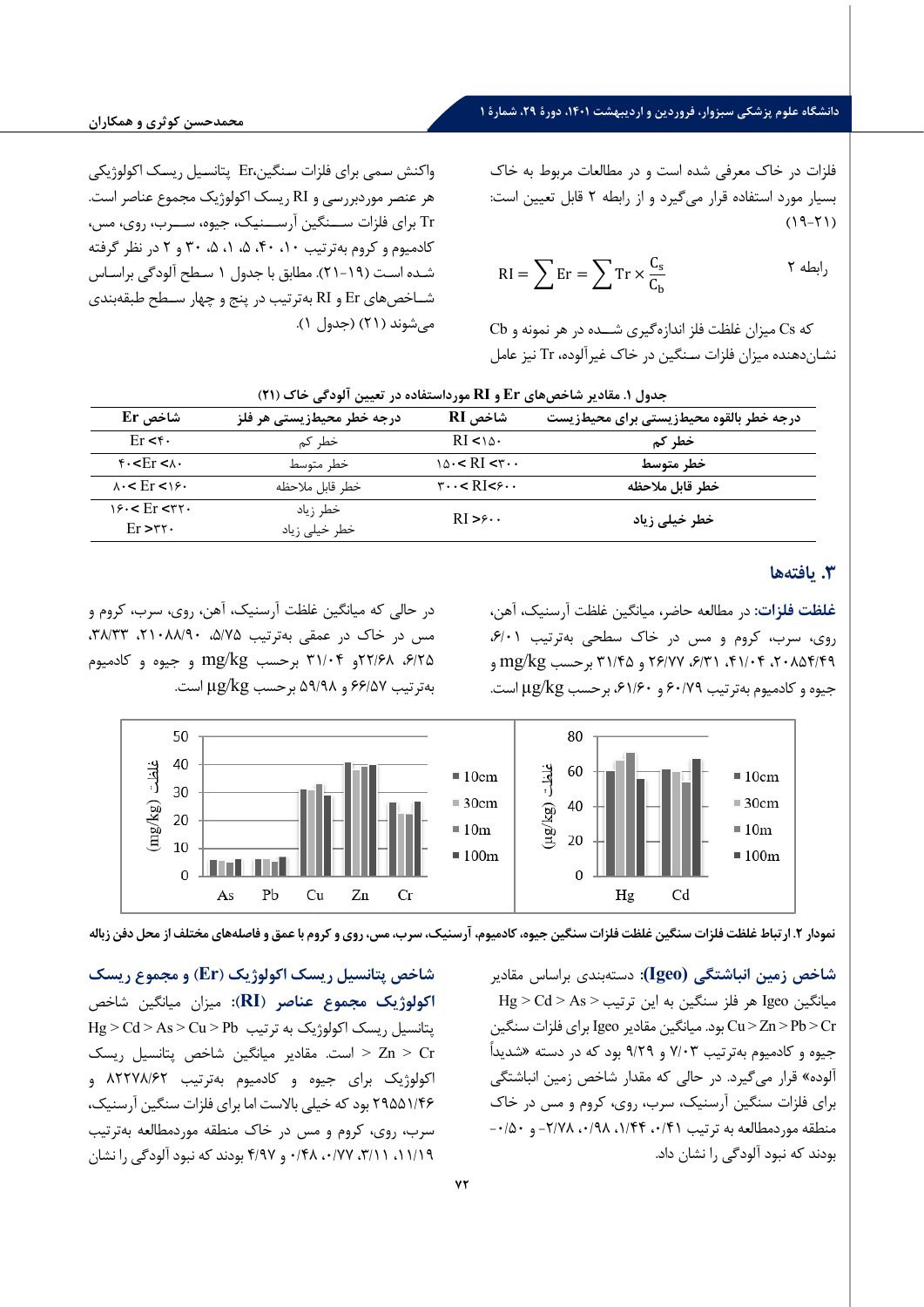#### **ارزیابی خطر و شدت آلودگ ی خاك ناش ی از آلودگ ی ...**

# **دانشگاه علوم پزشکی سبزوار، فروردین و اردیبهشت ،1401 دورة ،29 شمارة 1**

داد. با وجود پایین بودن میانگین شاخص پتانسیل ریسک اکولوژیک براي فلزات سنگین آرسنیک، سرب، روي، کروم و مس برآورد میانگین شاخص مجموع ریسک اکولوژیک براي تمامی هفت عنصر بالا خطر خیلی زیاد را نمایش داد در حالی که با توجه به میانگین شاخص مجموع ریسک اکولوژیک براي فل زات سنگین آرسنیک، سرب، روي، کروم و مس خطر کم وجود دارد. با محاسبه شاخص مجموع ریسک اکولوژیک (RI) که به صورت همزمان وضعیت آلودگی چند به فلز در را برآورد سطح آلودگی مدنظر قرار

می دهد، خاك منطقه موردمطالعه در وضعیت آلودگی بسیار زیاد قرار دارد.

پهنه بندي پراکنش شاخص مجموع ریسک اکولوژیکی ( RI ( براي کل فلزات سنگین آرسنیک، جیوه، سرب، روي، کادمیوم، کروم و مس در خاك منطقه موردمطالعه به روش کریجینگ معمولی در محیط نرم افزاري ArcGIS نشان داد که آلوده تر ین قسمت هاي مناطق مطالعه شده مربوط به ایستگاههاي  $\rm G$ ،  $\rm F$  و H می باشند (شکل 1).



**شکل .3 پهنه بندي پراکنش شاخص مجموع ریسک اکولوژیکی فلزات سنگین در خاك هاي اطراف محل دفن زباله سبزوار** 

## **.4 بحث و نتیجه گیري**

در مطالعه حاضر به منظور بررسی تعیین میزان آلودگی خاك در منطقه مورد مطالعه از شاخصهاي آلودگی زمین انباشتگی و پتانسیل ریسک اکولوژیک استفاده شد. بر اساس مقادیر مجموع ریسک اکولوژیک مجموع عناصر فلزات سنگین در خاكهاي سطحی منطقه مورد مطالعه، نقشه آلودگی براي فلزات سنگین آرسنیک، جیوه، سرب، روي، کادمیوم، کروم و مس تهیه شد.

بر اساس نتایج غلظت هاي فلزات سنگین با افزایش عمق نمونه برداري از 10 به 30 سانتیمتري غلظت فلزات سنگین بهجز جیوه کاهش یافته است که با نتایج آلودگی فلزات سنگین در خاك و آبهاي زیرزمینی در نیجریه توسط خاك ساهید (Saheed) و همکاران همخوانی دارد(۸)؛ زیرا فلزات سنگین موجود در شیرابههاي دفن زباله به لایههاي عمیق و اطراف خاک مهاجرت می کنند(٢٢).

از مقایسه میانگین غلظت کل تمام فلزات در تمام منطقه مورد بررسی با مقادیر حد آستانه مشاهده شد که میانگین غلظت تمام فلزات سنگین به جز آرسنیک در محل دفن پسماندهاي شهر سبزوار کمتر از مقادیر حد آستانه است**.** از

طرف دیگر جهت تعیین میزان آلایندگی خاك به عناصر سنگین و تعیین منشأ عناصر در خاك میتوان میزان غلظت عناصر در منطقه را با مقادیر عناصر در پوسته زمین و میانگین جهانی فلزات سنگین در خاكها مقایسه نمود. مقایسه مقادیر عناصر در منطقه مورد مطالعه با مقادیر آنها در پوسته زمین و مقادیر جهانی این عناصر در خاك نشان داد که میانگین غلظت فلزات سنگین آرسنیک، جیوه و کادمیوم در خاك از مقادیر میانگین جهانی بیشتر است. میانگین تمامی غلظتهای فلزات سنگین ذکر شده بالاتر از مقادیر زمینه طبیعی مربوطه به هر فلز سنگین در خاك سبزوار بودند که بیانگر نقش آلودگی خاك توسط فعالیت انسانی دفن غیر مهندسی پسماند است که با نتایج مطالعهي ایگو و همکاران در سال 2019 در بررسی غلظت فلزات سنگین آرسنیک، کادمیوم، کروم، مس، جیوه و سرب در محل تخلیه زباله در چانچاگا در شمال مرکزي نیجریه مطابقت دارد (23).

با توجه به نتایج بررسی حاضر، در حالیکه میانگین مقادیر شاخص مقدار شاخص زمین انباشتگی براي فلزات سنگین آرسنیک، سرب، روي، کروم و مس در خاك منطقه مورد مطالعه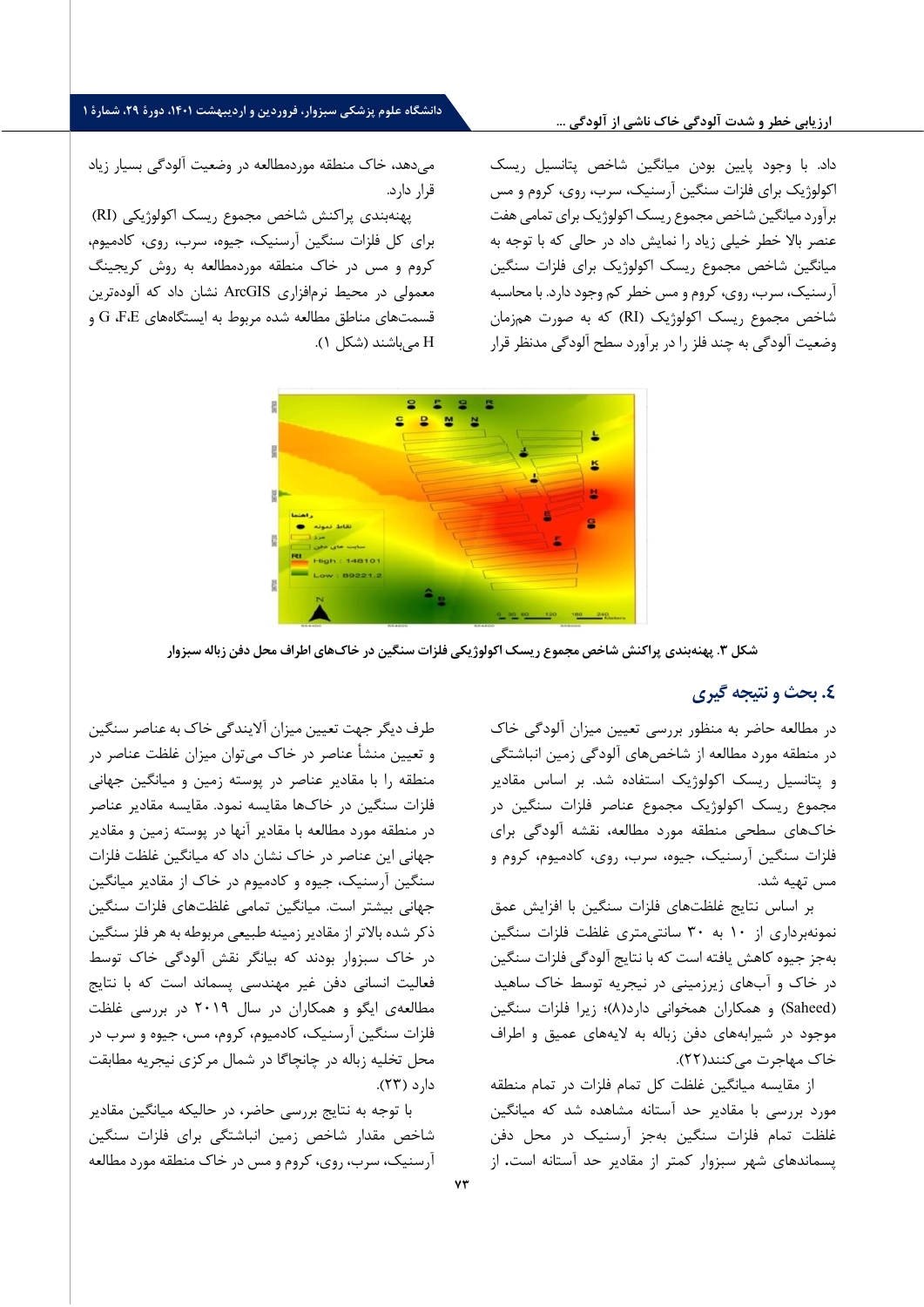# **دانشگاه علوم پزشکی سبزوار، فروردین و اردیبهشت ،1401 دورة ،29 شمارة 1**

عدم آلودگی را نشان داد؛ به دلیل دفع پسماندهاي بیمارستانی میانگین مقادیر Igeo براي دو فلز سنگین جیوه و کادمیوم آلودگی بسیار بالا را برآورد کرد و نشان دهنده تأثیر میزان فعالیتهای انسانی (دفن پسماند) در تغییرات غلظت عناصر است. این نتایج با افزایش غلظت عناصر نسبت به نمونههاي شاهد همخوانی دارد. به طوریکه دفن اینگونه پسماندها در ترانشههاي نزدیک به ایستگاههاي E**،** F**،** G **و** H باعث بالا بودن شاخص پتانسیل ریسک اکولوژیک (Er (براي فلزات سنگین جیوه و کادمیوم شده است که علت آن را میتوان در دفن پسماندهاي بیمارستانی در ترانشههاي نزدیک به ایستگاههاي فوق دانست که داراي حاوي پسماندهاي آلوده به فلزات سنگین جیوه و کادمیوم هستند؛ که در بررسی وضعیت آلودگی خاك پیرامون محل دفن زبالههاي شهري در تایلند توسط تونگیوان و همکاران هم فلز سنگین کادمیوم و مس به ترتیب داراي شاخص پتانسیل ریسک اکولوژیک بسیار بالا و بالا می باش ند (24). در بررسی فلزات سنگین در پایین دست محل دفن زبالههاي شهري اردبیل توسط جعفري و همکاران اشاره شده است که منشأ انسان زاد عناصر کادمیوم و جیوه پلاستیکهاي رنگی، لوازم پزشکی و لوازم آرایشی موجود در پسماند است(25).

نتایج به دست آمده در این پژوهش را میتوان با سایر مطالعات مشابه صورت گرفته در این زمینه نیز مقایسه نمود. در مطالعهاي که توسط تونگیوان و همکاران در سال 2020 در محدوده پیرامون محل دفن زبالههاي شهري در تایلند صورت گرفت، با بررسی شاخصهاي آلودگی و محاسبه غلظت فلزات سنگین در منطقه مشخص شد که میانگین غلظت فلزات به Al> Fe> Mg> Mn> Zn> Cu> Bi> Cr> Pb> Li> صورت Cd> Ga> Co> Ni است . همچنین شدت آلودگی خاك به فلزات سنگین با استفاده از شاخص زمین انباشتگی براي سرب، نیکل، کبالت و کروم از غیر آلوده تا کمی آلوده، اما براي روي ، کادمیوم و مس خیلی آلوده تا شدیداً آلوده هم تأیید شد و شدیداً آلوده براي بیسموت برآورد شد و در بررسی خطر آلودگی خاك با شاخص پتانسیل ریسک اکولوژیک، آلودگی براي منگنز، سرب و کروم خطر کم را نشان داد، ولی براي فلزات سنگین نیکل، کبالت، روي و مس خطر قابل ملاحظهاي برآورد شد و کادمیوم مهم ترین عامل خطر اکولوژیکی بود (24).

در مطالعهاي که در سال 2019 توسط آلام و همکاران بر روي خاك محل دفن موگلا بازار واقع در منطقه سورما کوشیارا در کشور بنگلادش به منظور ارزیابی آلودگی فلزات سنگین در آب، خاك و گیاهان در اطراف محل دفن روباز زبالهها صورت

گرفت؛ بر اساس شاخص زمین انباشتگی براي عناصر مس، منگنز، روي، آهن در اطراف محدوده محل دفن داراي عدم آلودگی بود در حالیکه براي فلزات سنگین سرب و کادمیوم شدت آلودگی خاك بر اساس این شاخص از عدم آلودگی تا کمی آلوده برآورد شد (10).

در مطالعهاي که در سال 2019 توسط Mukhopadhyay و همکاران بر روي خاكهاي سایت دفن زباله کلپاتا، در هند به منظور ارزیابی آلودگی فلزات سنگین صورت گرفت؛ بر اساس شاخص زمین انباشتگی، شدت آلودگی خاك براي هریک از فلزات سنگین متفاوت بود به طوریکه شدت آلودگی براي جیوه غیر آلوده، براي منگنز و آرسنیک غیر آلوده تا کمی آلوده، کروم، روي و مس کمی آلوده و براي سرب کمی آلوده تا خیلی آلوده را تخمین زدند. همچنین ارزیابی مجموع پتانسیل ریسک اکولوژیکی عناصر خطر آلودگی متوسط را براي کل عناصر در خاكهاي سایت دفن مذکور را نشان داد و میزان خطر پتانسیل ریسک اکولوژیکی براي فلزات سنگین روي، منگنز، کروم، آرسنیک، مس و سرب کم برآورد شد اما براي دو فلز سنگین سرب و جیوه خطر متوسط را نشان داد و مهمترین فلزات سنگین به ترتیب جیوه و سرب بودند (20).

نتایج آنالیز خاكهاي منطقه و استانداردهاي آلودگی خاك استفاده شده در این پژوهش نشان داد که میانگین غلظت فلزات سنگین آرسنیک، جیوه، کادمیوم و مس در نمونه هاي خاك از میانگین غلظت جهانی بالاتر است. در بررسی نقشه پراکنش شاخص مجموع ریسک اکولوژیک خاكهاي اطراف محل دفن زباله سبزوار مشخص شد بیشترین شدت آلودگی در خاكهاي اطراف محل دفن سبزوار مربوط به ایستگاههاي نمونهبرداري نزدیک به دفن پسماندهاي بیمارستانی بود.بررسی نتایج به دست آمده از محاسبه شاخص زمین انباشتگی و نیز پتانسیل ریسک اکولوژیک نشان میدهد که بر اساس طبقه بندي هاي ارائه شده آلودگی در منطقه در رابطه با عناصر جیوه و کادمیوم بوده که این خود مرتبط با دفن پسماندهاي بیمارستانی در منطقه مورد مطالعه است.

وجود غلظت بالاي فلزات سنگین در خاك ناشی از هر دو عامل طبیعی و انسانی است(4) و توزیع آنها در سازندهاي طبیعی و فعالیتهاي انسانی ممکن است توزیع ژئوشیمیایی فلزات سنگین را بیش از منابع سنگزا تغییر دهد(11). آلودگی خاك به دلیل فعالیتهاي بشر از جمله محلهاي دفن روبه افزایش است(17) و با توجه به اینکه دفـن مـواد زائد و زبالهها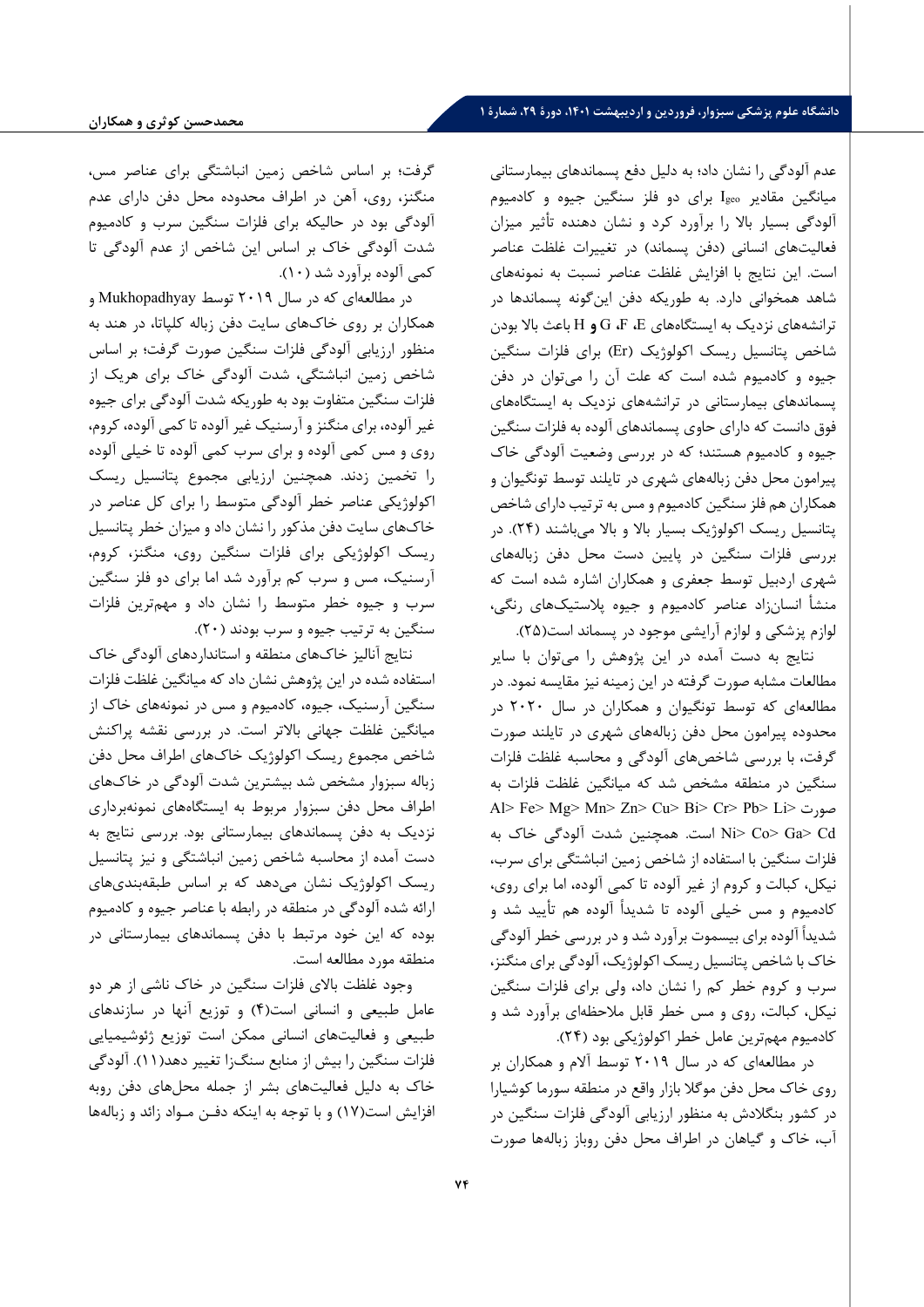#### **ارزیابی خطر و شدت آلودگی خاك ناشی از آلودگی ...**

# **دانشگاه علوم پزشکی سبزوار، فروردین و اردیبهشت ،1401 دورة ،29 شمارة 1**

ارزیابی و بررسی آلودگی منطقه به فلزات سنگین در آب، گیاه، حیوان و انسان در اثر محل دفن زباله بپردازند. همچنین بررسی خطرات بهداشتی انسانی فلزات سنگین با سایر شاخصهاي موجود که میتواند مکمل شاخصهاي مورد استفاده در این مطالعه بوده و جوانب احتمالی دیگر آلودگی با فلزات سنگین را مشخص نمایند. همچنین مطالعه بیولوژیکی تأثیرات محل دفن زباله زیرا در کنار تأثیرات شیمیایی میتواند در پی بردن به اثرات دفن زباله کمک شایانی کند.

# **تشکر و قدردانی**

نویسندگان از معاونت تحقیقات دانشگاه علوم پزشکی سبزوار، به دلیل حمایتهای مالی در راستای انجام این تحقیق با کد ۹۸۰۵۹ تقدیر و تشکر م*ی ک*نند. همچنین از کارکنان آزمایشگاه دانشکده بهداشت دانشگاه علوم پزشکی سبزوار به دلیل همکاري صم یمانه شان در انجام آزما یش هاي این پژوهش تشکر و قدردانی می گردد.

#### **References**

- [1]. Eskandari M, Homaee M, Mahmoodi S, Pazira E, Van Genuchten MT. Optimizing landfill site selection by using land classification maps. Environmental Science and Pollution Research. 2015;22(10):7754-65. (Persian)
- [2]. Boateng TK, Opoku F, Akoto O. Heavy metal contamination assessment of groundwater quality: a case study of Oti landfill site, Kumasi. Applied Water Science. 2019;9(2):33 .
- [3]. Popego T, Dikinya O, Gaobotse G. Assessment of the concentration of heavy metals associated with landfill leachate in Gamodubu soils in the Kweneng District, Botswana. African Journal of Soil Science. 2019;7(1):523-9 .
- [4]. Artiningsih A, Zubair H, Imran A, Widodo S, editors. Contamination and characteristic of Ni and Cr metal on top soil from Antang landfill, Makassar City, South Sulawesi Province, Indonesia. IOP Conference Series: Earth and Environmental Science; 2019; 175(1):012021 .
- [5]. Forti JC, Lima PG, Reis AR, dos Santos FA, Braga SS. Analysis of heavy metals and aromatics compounds in soil layers of a sanitary landfill. Environmental Quality Management. 2019;28(3):123-30 .
- [6]. Ravankhah N, Mirzaei R, S M. Evaluation of Geoaccumulation Index, Contamination Factor, and Principal Component Analysis for Estimating Soil Contamination. Iranian Journal of Health & Environment. 2015;8(3):345-56 (Persian)
- [7]. Hosseinzade F, Moomeni AA, Bagheri R. Assessment of heavy metals pollution in soils around Behshahr landfill. New Findings In Applied Geology 2018;12(24):77-88. (Persian)
- [8]. Saheed I, Azeez S, Jimoh A, Obaro V, Adepoju S. Assessment of Some Heavy Metals Concentration in Soil and Groundwater Around Refuse Dumpsite in Ibadan Metopolis,

یکـی از مسـائل و مشـکلات مدیران شهري بخصوص در سال- هاي آتی است و تـأثیري کـه مواد زائد مـیتواننـد در آلـودگی منـابع آب زیرزمینـی داشته باشند، اهمیت این مسئله را دو چندان نموده اسـت(26)؛ بنابراین خاكهاي منطقه مورد مطالعه نیازمند پالایش مطابق با راهبردهای کیفی خاک هستند. همچنین پایش منظم میزان غناي فلزات سمی به منظور کنترل انتشارات لندفیل در منطقه ضروري است(27) و با توجه به یافتههاي این پژوهش میتوان نتیجه گرفت که در خاك محل دفن زباله شهر سبزوار آلودگی فلزات سنگین ناشی از زباله هاي شهري وجود دارد.

این مطالعه میتواند در شهرهایی که رویههاي نامناسب در مدیریت پسماند جامد دارند داراي اهمیت بالایی جهت آگاهی از آلودگی خاك به فلزات سنگین باشد زیرا یکی از ابزارهاي مهم براي ارزیابی حضور احتمالی آلایندهها از دفع نامناسب زباله و همچنین کمک به مدیریت پسماند و جلوگیري از آلودگی محیطزیست آگاهی از غلظت فلزات سنگین در خاکهای اطراف محل دفن زباله است. به دلیل محدودیتهاي زمانی و مالی در این پژوهش پیشنهاد میگردد، محققین در مطالعات دیگر به

Nigeria. Nigerian Journal of Technology. 2020;39(1):301-5 .

- [9]. Yang X, Zhou M, Cang L, Ji Q, Xie J. Enhanced Electrokinetic Remediation of Heavy-Metals Contaminated Soil in presence tetrasodium N, N-bis (carboxymethyl) glutamic acid (GLDA) as chelator. Int J Electrochem Sci. 2020;15:696-709
- [10]. Alam R, Ahmed Z, Howladar MF. Evaluation of heavy metal contamination in water, soil and plant around the open landfill site Mogla Bazar in Sylhet, Bangladesh. Groundwater for Sustainable Development. 2020;10:100311 . .
- [11]. Rezaei A, Hassani H, Mousavi SBF, Hassani S, Jabbari N. Assessment of Heavy Metals Contamination in Surface Soils in Meiduk Copper Mine Area, Se Iran. Earth Sciences Malaysia (ESMY). 2019;3(2):01-8 (Persian) .
- [12]. Nezhad MTK, Tabatabaii SM, Gholami A. Geochemical assessment of steel smelter-impacted urban soils, Ahvaz, Iran. Journal of Geochemical Exploration. 2015;152:91-109. (Persian)
- [13]. Zaheri N, Khosravi Y, Mokhtari MAA, Zamani A. Distribution pattern of the heavy metals in stream sediments of the Baycheh-Bagh area, northwest of Zanjan. Journal Of Stratigraphy and Sedimentology Researches. 2019;35(2):135- 50. (Persian)
- [14]. Mazhari SA. The investigation of surface soil geochemistry and mineralogical role in the heavy metal bioavailability of Sabzevar area. Iranian Journal of Crystallography and Mineralogy. 2017;25(2):279-94 (Persian)
- [15]. Mazhari SA. Distribution of platinum-group elements (PGE) in chromitites of Sabzevar, NE of Iran. Iranian Journal of Crystallography and Mineralogy. 2019;27(1):109-22
- [16]. Sarempour M, Behbahaninia A, Zareimahmoodabadi H. Evaluating soil contamination with heavy metals (nickel and cadmium) and developing a management strategy in a drilling cutting dump site in Azadegan Plain, Khuzestan